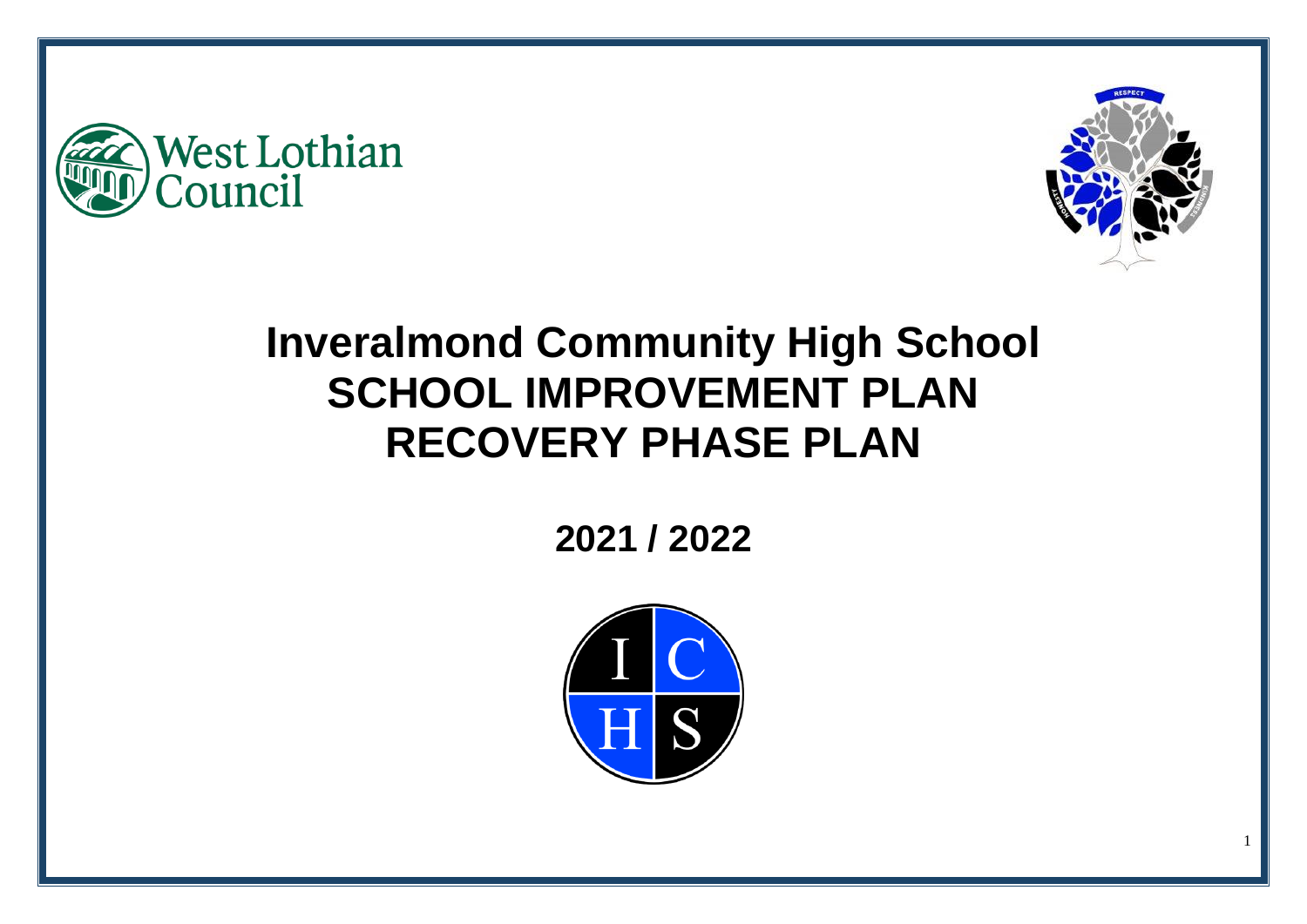# **Factors Influencing the Improvement Plan**

#### **School Factors**

Addressing Action Points identified in school's Self Evaluation procedures Cluster Improvement Priorities HMIe inspection report 2011 Authority VSE (full school) Oct 2017 BGE Curriculum VSE Nov 2018 Improving learners attainment and achievement The Inveralmond Learning Community cluster improvement plan The implementation of Curriculum for Excellence VSE Cycle (including class observations cycle) Consistency in learning and teaching, implementing recommendations of *Improving Scottish Education*

#### **Local Authority Factors**

*Moving Forward in Your Learning Secondary strategy: Agile Curriculum Pathways, Agile Pedagogies, Agile Renewal (Literacy, Numeracy, Health & Wellbeing)* Moving Forward in Learning – Leadership for Improvement; Learning, Teaching and Assessment; Wellbeing and Inclusion; Early Years Framework Raising attainment, including closing the gap [\(West Lothian Raising Attainment Strategy\)](https://www.westlothian.gov.uk/media/29938/Raising-Attainment-Strategy-201819-to-202223/pdf/Raising_Attainment_Strategy.pdf) Transforming Your Council [Corporate Plan](https://www.westlothian.gov.uk/media/19488/Corporate-Plan-2018-2023/pdf/Corporate_Plan_2018_to_2023.pdf) Education Services Management Plan West Lothian Parental Involvement and Engagement Framework Delivering Better Outcomes Single Outcome agreement Corporate Plan Integrated Children's Services Plan (Life Stages)

#### **National Factors**

Coronavirus (COVID-19): Guidance on reducing the risks from COVID-19 in schools Equity Audit Realising the Ambition National Improvement Framework / Scottish Attainment Challenge / National Improvement Hub / Raising Attainment for All Pupil Equity Funding How Good is Our School? 4<sup>th</sup> Edition and How Good is Our Early Learning and Childcare Getting it Right for Every child (GIRFEC) Curriculum for Excellence Refresh Developing Scotland's Young Workforce Building the Ambition Child Protection Issues / Guidance GTCS standards and professional update 2021 Standardised Assessments Child Protection Issues / Guidance National Legislation: Children and Young People (Scotland) Act 2014 Effective moderation processes (internal and external) to inform the achievement of a CfE level Children and young people's assessments that are accurate and inform decisions and interventions and contribute to their progress and wellbeing

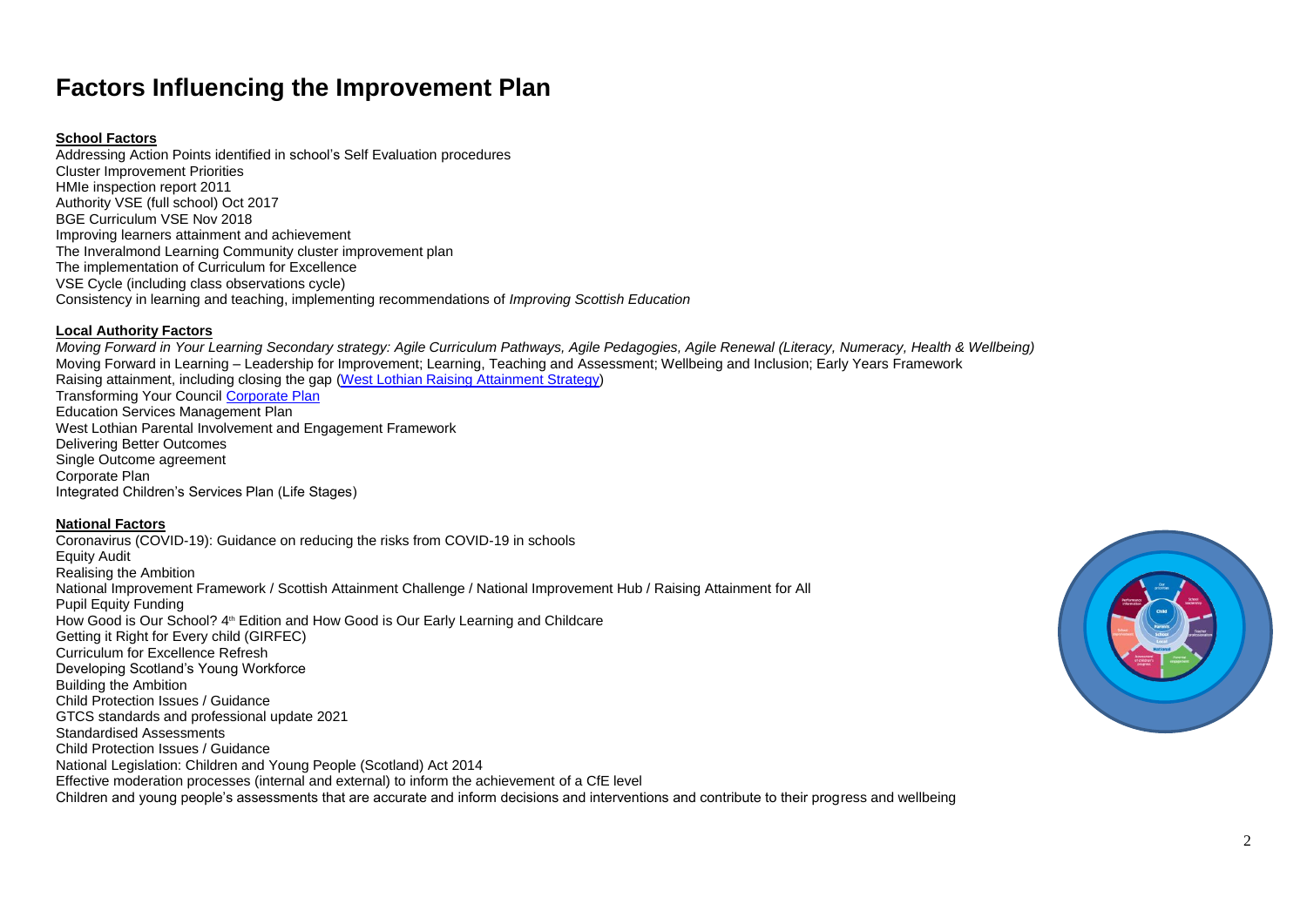# *Moving Forward in Your Learning: Secondary Strategy 2021-22*

### **Agile Curriculum Pathways Vision Statement:**

*A learner centred curriculum, co-designed and co-delivered together with partners, to provide unique inspirational pathways.*

### **Agile Pedagogies Vision Statement:**

Young people are empowered to have agency in their learning, enabled by teachers who are highly skilled in a range of agile pedagogical *approaches, in order to nurture the four capacities.*

*(focus for 2021-22 will be meeting learners' needs through differentiation strategies, and effective feedback)*

### **Agile Renewal Vision Statement**

*Inspiring and supporting all our young people to prioritise their wellbeing, recover and engage in their learning and accelerate their progress in literacy and numeracy across all areas of their learning.*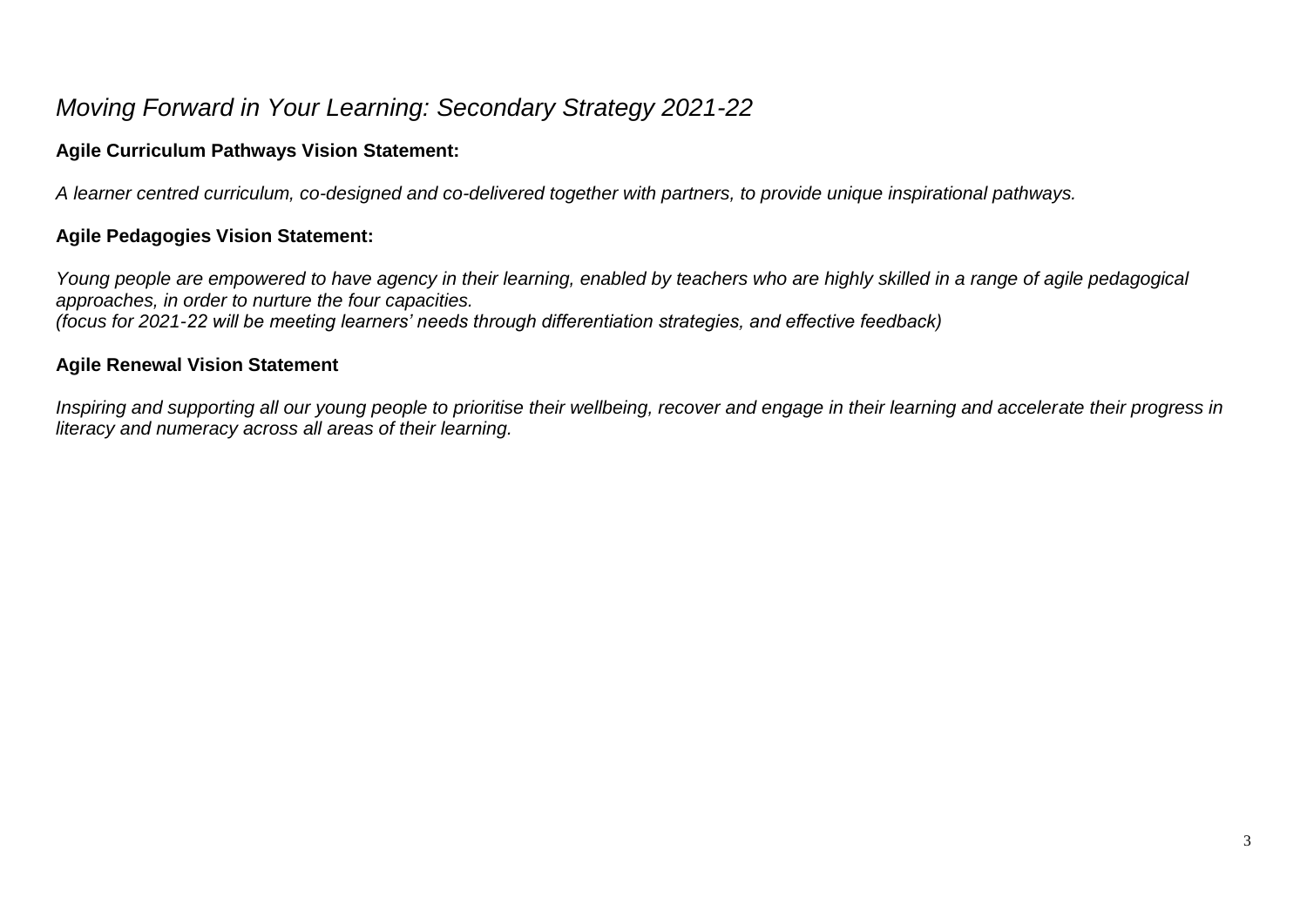## *Vision and Values*



**INVERALMOND COMMUNITY HIGH SCHOOL** 

# **OUR VISION**

AS A COMMUNITY WE ARE WORKING TOGETHER TO BECOME INSPIRED AND FULFILLED INDIVIDUALS WHO:

- **. ACHIEVE TO THE BEST OF OUR ABILITIES**
- **CONNECT TO THE WORLD AROUND US**
- **THRIVE NOW AND IN THE FUTURE**

# **OUR VALUES**



**RESPECT** 



**KINDNESS** 



**HONESTY** 

# **OUR PURPOSE**



**ACHIEVE** 

**BE CREATIVE BE CRITICAL THINKERS BE RESILIENT** 

**CONNECT** 

**BE SOCIALLY AWARE BE ABLE TO WORK IN TEAMS BE EXCELLENT COMMUNICATORS** 

#### **THRIVE**

**HAVE SELF-EFFICACY HAVE A GROWTH MINDSET BE ABLE TO SELF-MANAGE**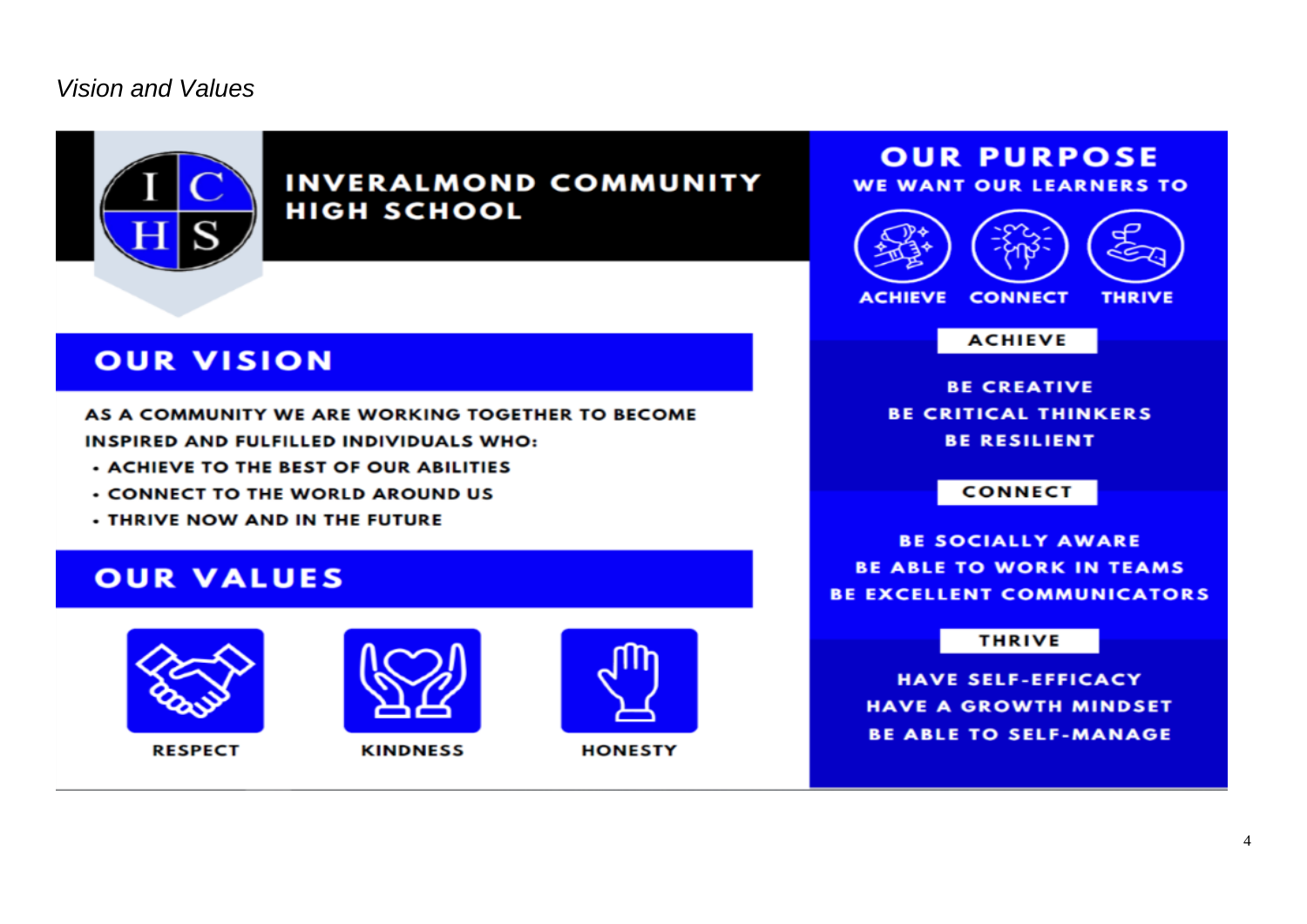### *Curriculum Rationale*



Click on image above to access Inveralmond Community High School's Curriculum Rationale.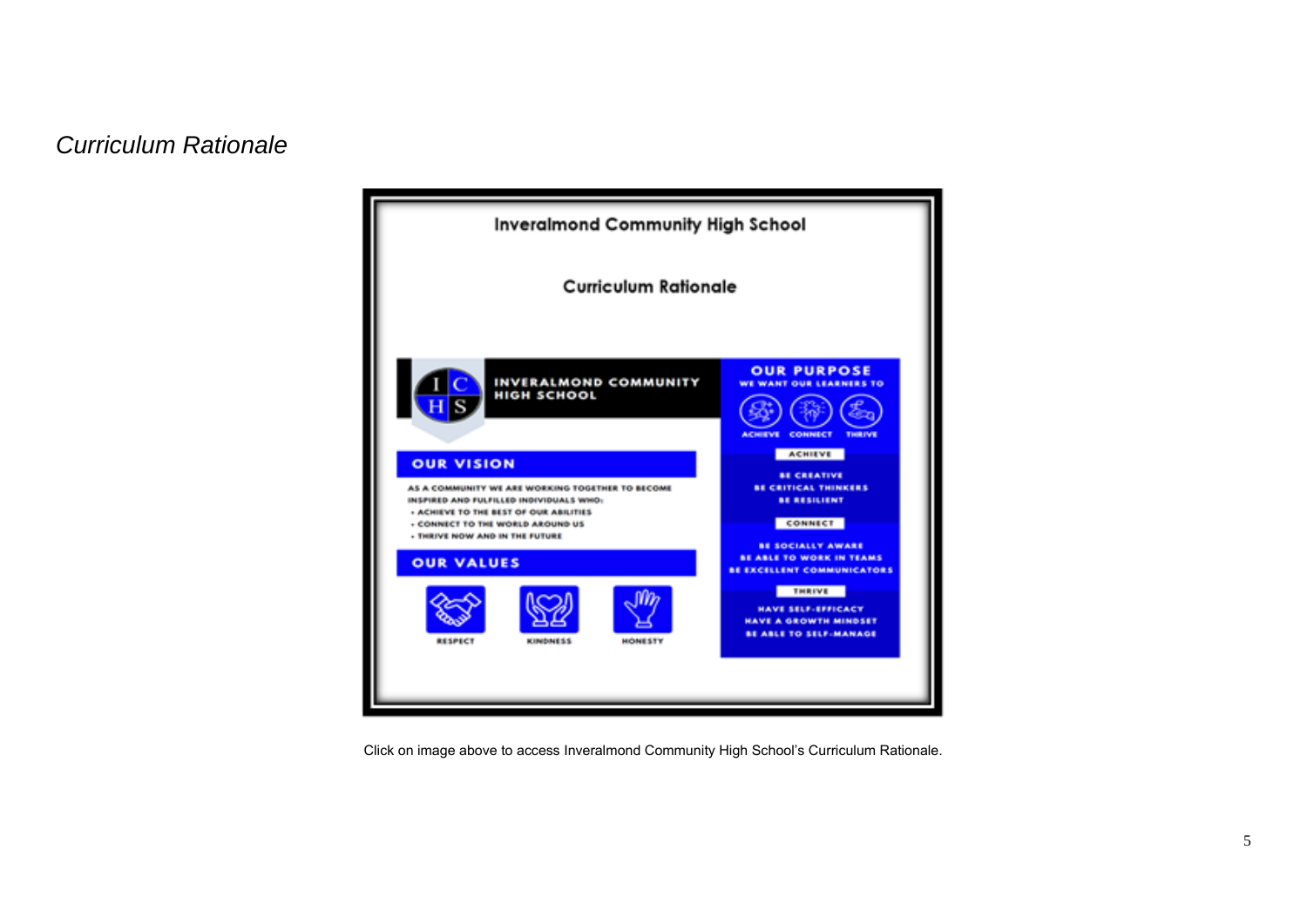### **Contextual Data Analysis and Rationale for 2021/22 School Improvement Plan**

#### a. **Background**

Inveralmond Community High School is a comprehensive non-denominational school situated in the Ladywell area of Livingston. The school roll in 2020-2021 comprised of 1038 pupils and the school's free meal entitlement (FME) for the session was around 25%. Our young people come from a wide SIMD profile, with almost 54% of our young people from SIMD 1-3. The Senior Leadership Team (SLT) consists of the Head teacher and 3 Depute Head teachers (2 acting) and an Area Business Manager. The Extended Leadership Team (ELT) consists of 5 Principal Teachers Curriculum each with responsibilities for Curricular Areas and 4 Principal Teacher Curriculum (Pupil Support) with House responsibilities. The school supports leadership at all levels and opportunities exist for development in various areas. The school has 6 associated primary schools drawing a comprehensive mix of students. There is a close relationship among the schools in the cluster. The Head teachers meet regularly to plan shared curricular progression, discussing areas of commonality and reviewing curricula to aid our transition programme. At Inveralmond we have a wide range of approaches to achievement both in and out of school. These are enabling young people to achieve very well and develop important skills, attributes and capabilities in preparation for a successful life beyond school. We believe in celebrating not only success in relation to attainment but also wider achievements. We encourage our young people to flourish, to have high expectations and self-esteem in order to prepare them for life and work. Our key purpose is to provide all our young people with a coherent curriculum, high quality learning and teaching, rich opportunities for achievement and attainment and a strong sense of community and shared values. We are committed to preparing our young people for successful futures and life in the 21st Century. We are an inclusive school and we adopt a collegiate approach, working well together to ensure we inspire the best possible outcomes for our young people

#### **B Data to identify the universal (SIP) and targeted (PEF) support**

| <u>BGE</u>                                                                    | <b>Senior Phase</b>                                                          |
|-------------------------------------------------------------------------------|------------------------------------------------------------------------------|
| Roll - 586                                                                    | Roll - 452                                                                   |
| Quintile 1 - 156, Quintile 5 - 80                                             | Quintile 1 - 117, Quintile 5 - 70                                            |
| Female - 284. Male - 302                                                      | Female - 219, Male - 233                                                     |
| Free meal entitlement - 140                                                   | Free meal entitlement - 74                                                   |
| Care experienced - 17                                                         | Care experienced - 13                                                        |
| Individualised educational plan - 17                                          | Individualised educational plan - 8                                          |
| Additional support needs - 494                                                | Additional support needs - 354                                               |
| Continuum of support Level 1 - 373, Level 2 - 164, Level 3 - 37, Level 4 - 6. | Continuum of support Level 1 - 320, Level 2 -104, Level 3 - 24, Level 4 - 1. |
|                                                                               | Positive Destinations - 95%                                                  |

- Wellbeing self-reporting analysis occurs 4 times throughout the academic session.
- Engagement is tracked as part of our whole school tracking procedures. In addition, throughout periods of lockdown engagement was tracked once per week. Average engagement in the Broad General Education (BGE) and Senior Phase (SP) was 91% (BGE Quintile 1 – 90, BGE Quintile 5 – 95%, SP Quintile 1 – 92%, SP Quintile 5 – 93%).
- There are no digital barriers at ICHS as we have a range of devices available to enable students to learn anytime, anywhere in line with the West Lothian vision. This includes, WIFI dongles, data SIMs and connections with local companies that supported with hardware issues quickly and cost effectively to ensure that access to learning is not interrupted.

#### **What are our universal priorities?**

- To ensure young peoples' wellbeing is at the centre of our collaborative approach to recovery throughout the pandemic.
- To ensure young peoples' attainment improves particularly in Literacy and Numeracy.
- To ensure that we have strategies in place to identify and address the impact of the COVID 19 pandemic on the attainment gap.
- To ensure that we have strategies in place to support the employability skills of learners and prepare them for future positive destinations.

#### **What are our targeted priorities?**

- To ensure an improvement in the literacy attainment of pupils within target groups resulting in a narrowing of the gap.
- To ensure an improvement in the numeracy attainment of pupils within target groups resulting in a narrowing of the gap.
- To ensure an improvement in the health and wellbeing of pupils within a target groups of S1 3 and S4-6 pupils.
- To ensure that pupils feel safe in school to support attendance, and tackle bullying and discrimination.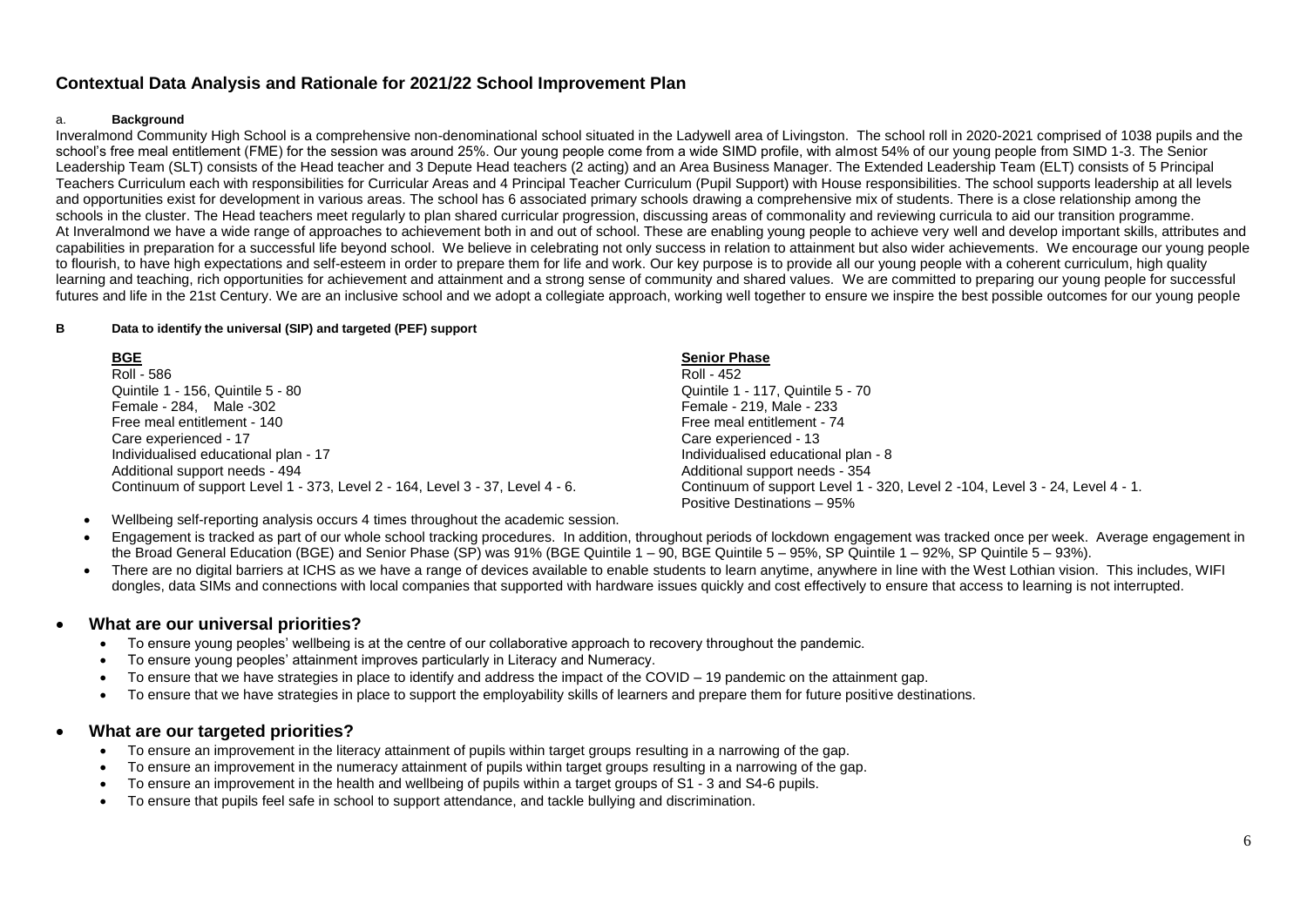# **Inveralmond Community High School - School Improvement Planning (Recovery Phase) for Ensuring Excellence and Equity**

| X                                                                                                                                                                                                                                                                 |                                                                                                                                                                                                                                                                                                                                                                                                                                                                                                                                                                                                                                                                                                                                                                                                                                                                                                                                                                                                                                                                                                                                                           |                                                                                                       |                                                                                                                                                                                                                                                                                                                                                                                                                                                                                                                                                                                                                                                                                                                                                                                                                                                                                                                                       |
|-------------------------------------------------------------------------------------------------------------------------------------------------------------------------------------------------------------------------------------------------------------------|-----------------------------------------------------------------------------------------------------------------------------------------------------------------------------------------------------------------------------------------------------------------------------------------------------------------------------------------------------------------------------------------------------------------------------------------------------------------------------------------------------------------------------------------------------------------------------------------------------------------------------------------------------------------------------------------------------------------------------------------------------------------------------------------------------------------------------------------------------------------------------------------------------------------------------------------------------------------------------------------------------------------------------------------------------------------------------------------------------------------------------------------------------------|-------------------------------------------------------------------------------------------------------|---------------------------------------------------------------------------------------------------------------------------------------------------------------------------------------------------------------------------------------------------------------------------------------------------------------------------------------------------------------------------------------------------------------------------------------------------------------------------------------------------------------------------------------------------------------------------------------------------------------------------------------------------------------------------------------------------------------------------------------------------------------------------------------------------------------------------------------------------------------------------------------------------------------------------------------|
|                                                                                                                                                                                                                                                                   |                                                                                                                                                                                                                                                                                                                                                                                                                                                                                                                                                                                                                                                                                                                                                                                                                                                                                                                                                                                                                                                                                                                                                           |                                                                                                       |                                                                                                                                                                                                                                                                                                                                                                                                                                                                                                                                                                                                                                                                                                                                                                                                                                                                                                                                       |
| Improvement in all children and young people's<br>wellbeing:<br>To ensure young peoples' wellbeing is at the<br>centre of our collaborative approach to<br>recovery throughout the pandemic.                                                                      | Inveralmond CHS planned actions for next session include:<br>Creation of a Mental Health strategy built upon a values based collaborative approach and<br>partnership working. This will include improved signposting of available support.<br>Regular analysis of the self-reporting wellbeing indicators to support all young people<br>Family link workers will work with targeted families to support increase attendance of<br>identified group.<br>Review of learner voice process to include pupil parliament and focus on Gold Rights<br>Respecting School Award<br>Continue to review universal support and focus on review of HWB Responsibility of All within<br>our Curriculum                                                                                                                                                                                                                                                                                                                                                                                                                                                                | Dec 2022<br>Ongoing<br>May 202<br>Sept 2021<br>May 2022                                               | Pupil/staff wellbeing surveys will capture feedback on MHWB, behaviour and<br>bullying. Improved scores for behaviour and bullying questions to above<br>60% for those opting to agree or strongly agree.<br>Overall attendance is over 90%<br>Achievement of the gold rights respecting school award and LGBT charter.                                                                                                                                                                                                                                                                                                                                                                                                                                                                                                                                                                                                               |
| Raising attainment for all, particularly in<br>literacy and numeracy:<br>To ensure young peoples' attainment<br>improves particularly in Literacy and<br>Numeracy.                                                                                                | Inveralmond CHS planned actions for next session include:<br>Agile curriculum pathways<br>BGE and learner pathway procedures reviews to be undertaken<br>$\sim$<br>Agile pedagogies (including digital learning)<br>Further develop approaches to the learning, teaching and assessment cycle to develop<br>consistency in professional judgements across the learning community.<br>All staff participating in professional enguiry leading to improvement in learning and<br>teaching<br>Clear actions plans are created in order to ensure all young people have access to digital<br>learning.<br>Contingency planning to be undertaken in respect of assessment evidence and coursework.<br>All young people are given opportunities to reflect on their progress and confidently share<br>their strengths and next steps in learning<br>Agile renewal: literacy and numeracy<br>Digital tracking system for literacy and numeracy for pupils in the BGE with data to support<br>the recovery of learning.<br>Clear actions plan are created in order to ensure literacy and numeracy responsibility of all is<br>a part of all curricular planning. | May 2022<br>May 2022<br>May 2022<br>June 2022<br>June 2022<br><b>June 2022</b><br>Dec 2021<br>Ongoing | Review feedback from a consultation involving all stakeholders on:<br>BGE structure & Learner pathways procedures<br>Increased confidence levels of staff in using the learning, teaching and<br>assessment cycle leading to exemplification of all curricular areas<br>Departmental VSE process which entails; observations, focus groups,<br>engagement levels and attainment data. Target is for 60% of lessons to be<br>Very Good or above.<br>All courses available in a digital format via Office 365<br>Almost all learners are taking part in reflection and will be able to confidently<br>share strengths and next steps in learning.<br>All curricular plans take account of literacy and numeracy skills which can be<br>observed during classroom visits and pupils focus groups.<br>Gaps in pupils learning particularly in numeracy and literacy are<br>identified and interventions are in place to support learning. |
| Closing the attainment gap between the<br>most and least advantaged children:<br>To ensure that we have strategies in place to<br>identify and address the impact of the COVID<br>- 19 pandemic on the attainment gap.<br>Improvement in employability skills and | Inveralmond CHS planned actions for next session include:<br>Improved communication with parents/pupils of the purpose of homework and the digital<br>platforms used<br>The transition team will support the improved access and analysis of transition information<br>from P6 - S2 specifically literacy and numeracy levels led by cluster DHT pedagogy posts in<br>numeracy and literacy.<br>All staff have a shared understanding of the analysis of data coming from primary schools.<br>Include planned actions around Agile curriculum pathways and Agile pedagogies                                                                                                                                                                                                                                                                                                                                                                                                                                                                                                                                                                               | <b>June 2022</b><br>Oct 2021<br>Oct 2021                                                              | Increase in the number of pupils attaining level 3 green, in all literacy and<br>numeracy measures, with an increase in uptake in the one year or two-year<br>N5 English course and an increase in the pupils selecting N5 Maths or<br>Applications at L5 via the pathways process.<br>Almost all staff have a shared understanding of transition data and are<br>confident in using this data to support learning in the BGE<br>Create and implement plan to include the recording and tracking of<br>engagement.                                                                                                                                                                                                                                                                                                                                                                                                                    |
| sustained, positive school leaver<br>destinations for all young people:<br>To ensure that we have strategies in place to<br>support the employability skills of learners and<br>prepare them for future positive destinations.                                    | Implement, vision, values and purpose of the school and how it is preparing young people for<br>learning, life and work by engaging with all stakeholders.<br>Curriculum planning to be updated and implemented to reflect the skills, values and purpose<br>young people need to succeed.<br>Staff will continue to review progression pathways to include links to foundation<br>apprenticeships and other appropriate learning opportunities                                                                                                                                                                                                                                                                                                                                                                                                                                                                                                                                                                                                                                                                                                           | June 2022<br><b>June 2022</b><br>Ongoing                                                              | Stakeholders have an awareness of the purpose of the school and the key<br>employability skills required for 21 <sup>st</sup> century learners.<br>Pupils and staff have an awareness of the skills framework.<br>Pupil's engagement levels, across the curriculum, will have increased due to<br>the increased range of career relevant opportunities.<br>Positive destinations target is 95%                                                                                                                                                                                                                                                                                                                                                                                                                                                                                                                                        |